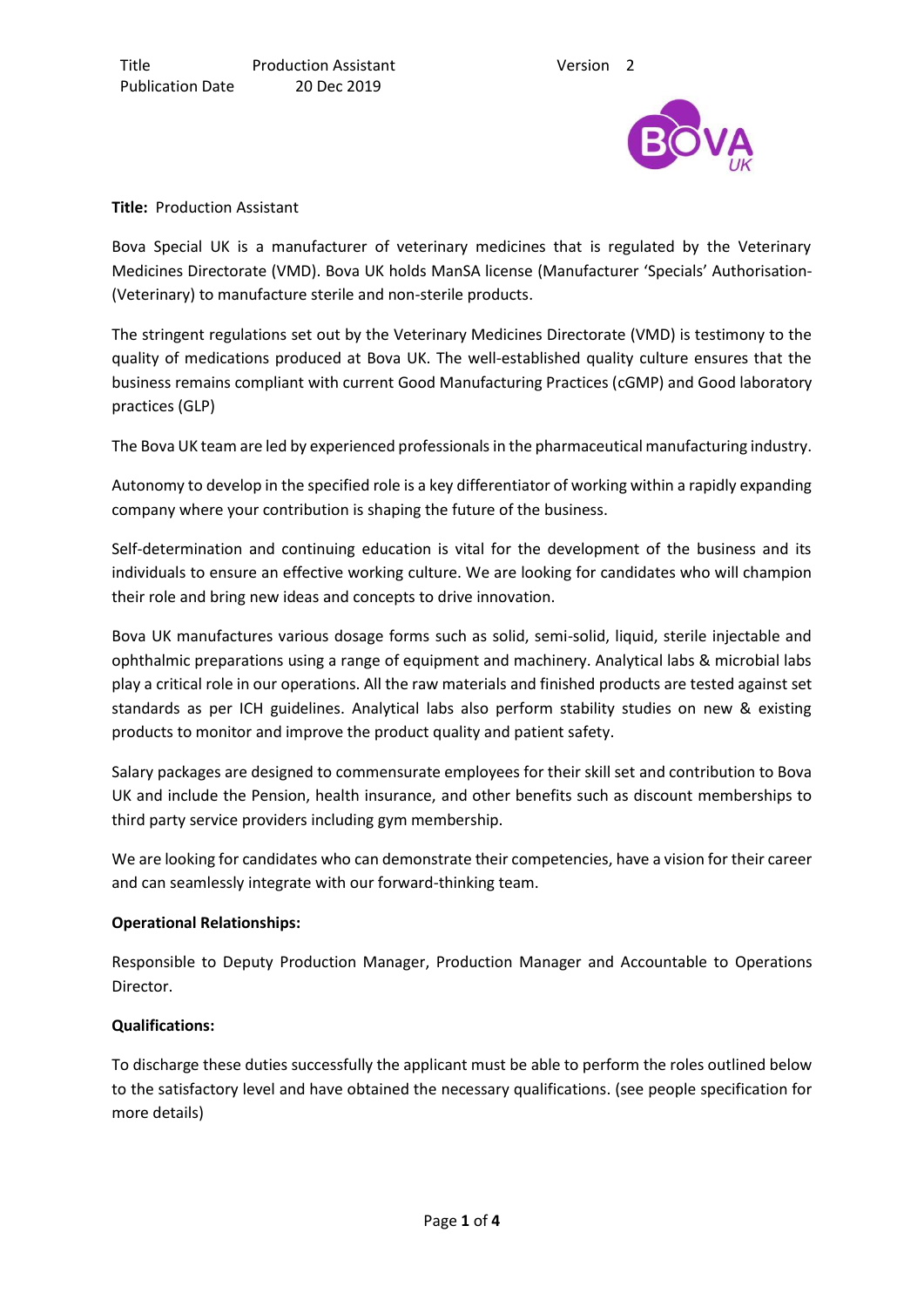

#### **Minimum Experience**

It is desirable to have an experience in a pharma or Quality background.

#### **Main Duties & Responsibilities**

This job description gives a general outline of the duties of the post and is not intended to be an inflexible or finite list. It may therefore be varied so that changing needs of the service can be met, in consultation with the post holder.

#### **Production**

- 1. To assemble starting materials for manufacturing processes.
- 2. To participate in the preparation of the manufacturing equipment and starting materials ready for the manufacture of products
- 3. To participate in the disassembly of manufacturing equipment in preparation for cleaning
- 4. To Participate in pack down and packing operations for bulk products manufactured by production assistant/technician
- 5. To participate in operating pack down machines for packing bulk product from large batch to small final containers and hand over the products back to production Technicians or QC
- 6. To label and package finished products.

## **Facility Monitoring & Control**

- 1. To monitor the facility to ensure it is operating within defined limits
- 2. To ensure the working environment is maintained in a tidy state and to report the need for maintenance or repair work to a supervisor
- 3. To participate in the cleaning of the facility & associated equipment
- 4. To participate in loading and unloading of equipment and utensils in industrial washers
- 5. To participate in cleaning validation exercise with quality team

## **Stock Maintenance**

- 1. To ensure there is adequate starting materials and consumables for production operations is available inside the manufacturing unit.
- 2. To ensure routine stock refill and checking take place in the lab and in the warehouse areas.
- 3. To ensure starting materials are routinely checked for expiry dates and quantities remaining
- 4. To inform supervisor when starting material stock falls below determined levels.

## **Documentation**

- 1. To comply with the organisation's Documentation Policy
- 2. To ensure all documentation is completed as per the requirements associated within manufacturing activities is recorded contemporaneously and is clearly written
- 3. To assist with the filing and administration of documentation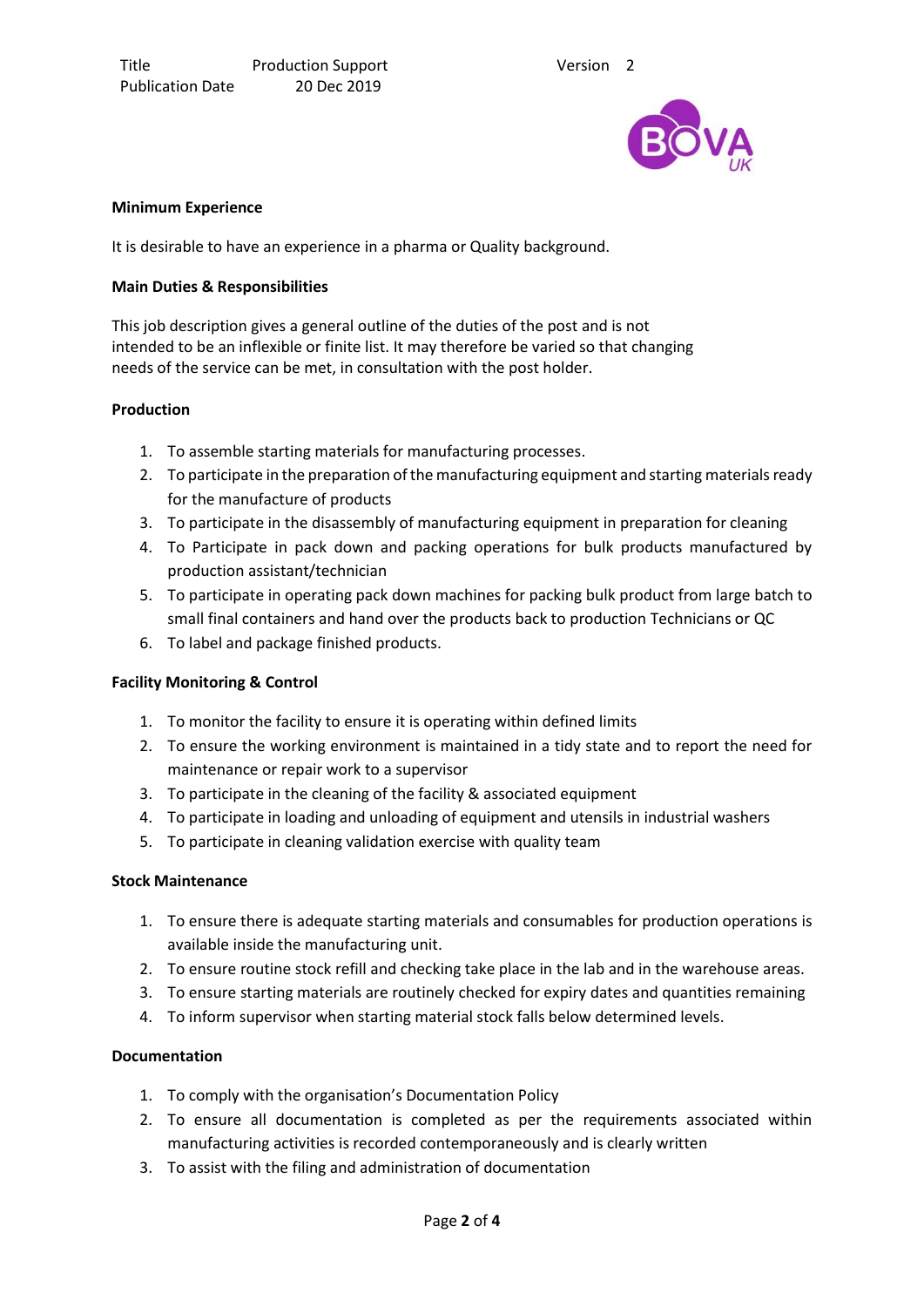

## **Quality**

- 1. To report any deviations observed to a supervisor
- 2. To assist QA in deviation investigations, complaint investigations and completion of corrective and preventative actions
- 3. To maintain personal training records

## **General skill Set required by Bova UK:**

- 1. Minimum education GCSE or A level and plus or equivalent;
- 2. Demonstrate an ability to read and interpret documents which relate to health & safety and regulations, operating and maintenance instructions, and procedure manuals;
- 3. Demonstrate an ability to calculate basic and advanced figures which may include, but are not limited to, discounts, solutions strengths, concentrations, proportions, percentages, weights and volumes;
- 4. Must demonstrate an understanding of the importance of time management, following instructions and organisational skills;
- 5. Must possess exemplary computer skills and knowledge and be able to adapt to and learn any new computer software that may need be implemented;
- 6. Have an ability to follow complex, multistep instructions.
- 7. Must be able to execute the physical demands required for this role including manual handling of equipment and materials;
- 8. Must demonstrate a willingness to work with chemicals in knowledge of potential side effects, and must ensure that all staff follow the procedures to ensure safe handling of hazardous chemicals;
- 9. Must demonstrate an ability to conduct complex procedures in an environment in which the noise level may be moderate, and be accurate and prompt;
- 10. Must demonstrate an ability to perform repetitive work within a busy manufacturing environment
- 11. Must demonstrate excellent communication skills with other staff, suppliers and customers
- 12. Must be able to work on a multi-departmental level within the organisation to accomplish the overall business goals
- 13. Other reasonable duties as assigned by senior management on an ad hoc basis.